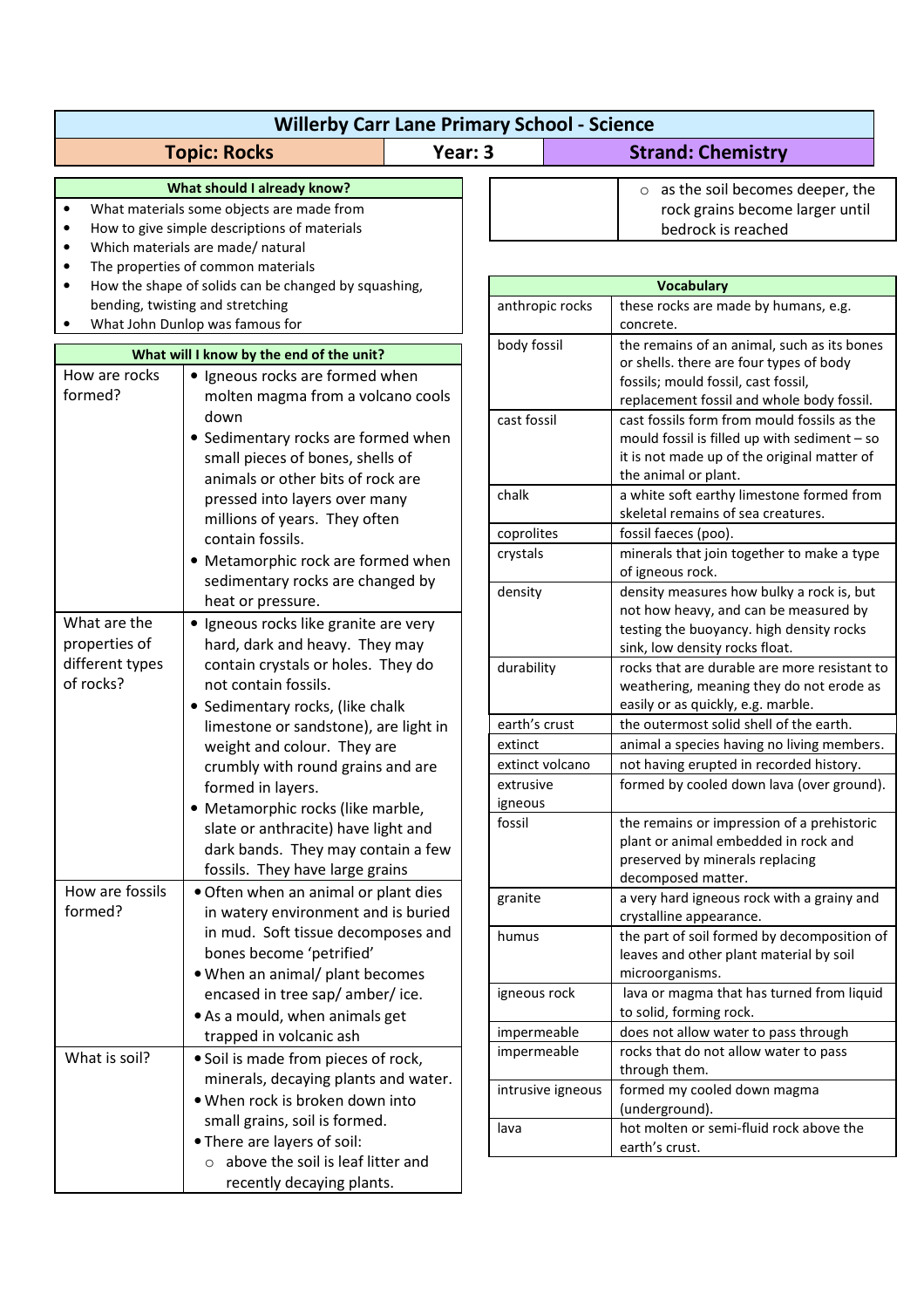| limestone      | a hard sedimentary rock, made from           |
|----------------|----------------------------------------------|
|                | calcium carbonate. it is used in making      |
|                | cement.                                      |
| magma          | hot fluid or semi-fluid material below or    |
|                | within the earth's crust.                    |
| marble         | a metamorphic form of limestone, typically   |
|                | white and crystalline. the taj mahal is made |
|                | from marble.                                 |
| metamorphic    | an igneous or sedimentary rock that has      |
| rock           | been changed by extreme heat and             |
|                | pressure.                                    |
| microorganism  | a living thing that is too small to be seen  |
|                | with a naked eye. examples include           |
|                | bacteria and microscopic animals such as     |
|                | dust mites.                                  |
| mineral        | a natural substance that makes up rock.      |
| mould fossil   | mould fossils form when all the parts        |
|                | (including the bones) have decayed and all   |
|                | that is left is the mould of the animal.     |
| ore            | a rock or mineral that contains metal.       |
| paleontologist | a scientist who studies fossils from the     |
|                | greek for 'ancient' (paleo), 'being' (onto-) |
|                | and 'study' (-logy).                         |
| permeable      | allows water to pass through.                |
| pumice         | pumice is igneous and is a hard, low         |
|                | density, permeable rock.                     |
| replacement    | replacement fossils form when water          |
| fossil         | dissolves the original hard matter of the    |

|                      | bones and replaces them with mineral<br>matter.                                                                                                                                          |
|----------------------|------------------------------------------------------------------------------------------------------------------------------------------------------------------------------------------|
| rock                 | made from one or more minerals                                                                                                                                                           |
| sandstone            | a sedimentary rock consisting of sand<br>cemented together by pressure. usually it<br>is red, yellow or brown in colour.                                                                 |
| sediment             | matter (e.g. dead animals, plants or pieces<br>of rock) that settles to the bottom of a<br>liquid.                                                                                       |
| sedimentary<br>rock  | rock that has formed from the build-up of<br>sediment at the bottom of rivers/oceans<br>over many years, which has been squashed<br>under the weight of the liquid and more<br>sediment. |
| slate                | a fine grained grey, green or bluish-purple<br>metamorphic rock easily split into smooth<br>flat plates. often used to roofs of buildings.                                               |
| soil                 | the uppermost layer of the earth, which is<br>a mixture of air, water, minerals and<br>organic matter and is split into top soil, sub<br>soil and rock soil.                             |
| trace fossils        | these are fossils that record the activity of<br>animals, including footprints, trackways or<br>coprolites.                                                                              |
| whole body<br>fossil | whole body fossils form when the original<br>body has been preserved – for example a<br>woolly mammoth in ice.                                                                           |

## **Investigate!**

- Go on a rock hunt around the school, discussing what different rocks can be found and how and why they have been used
- Investigate if rocks are low or high density by finding out which rocks sink or float
- Create mould fossils using wriggly worms (sweets) and slices of bread
- Create our own mini compost bins using:
	- Small stones for layer one
	- Compost for layer two
	- A small amount of water for layer three
	- Add some worms
	- Add some more compost
	- Add some wet shredded paper
	- Seal the bin with a thin layer of plastic

- Attach card to the outside of the bin to make it dark for the worms

## **Common misconceptions**

Some children may think:

- rocks are all hard in nature
- rock-like, man-made substances such as concrete or brick are rocks
- materials which have been polished or shaped for use, such as a granite worktop, are not rocks as they are no longer 'natural'
- certain found artefacts, like old bits of pottery or coins, are fossils
- a fossil is an actual piece of the extinct animal or plant
- soil and compost are the same thing.